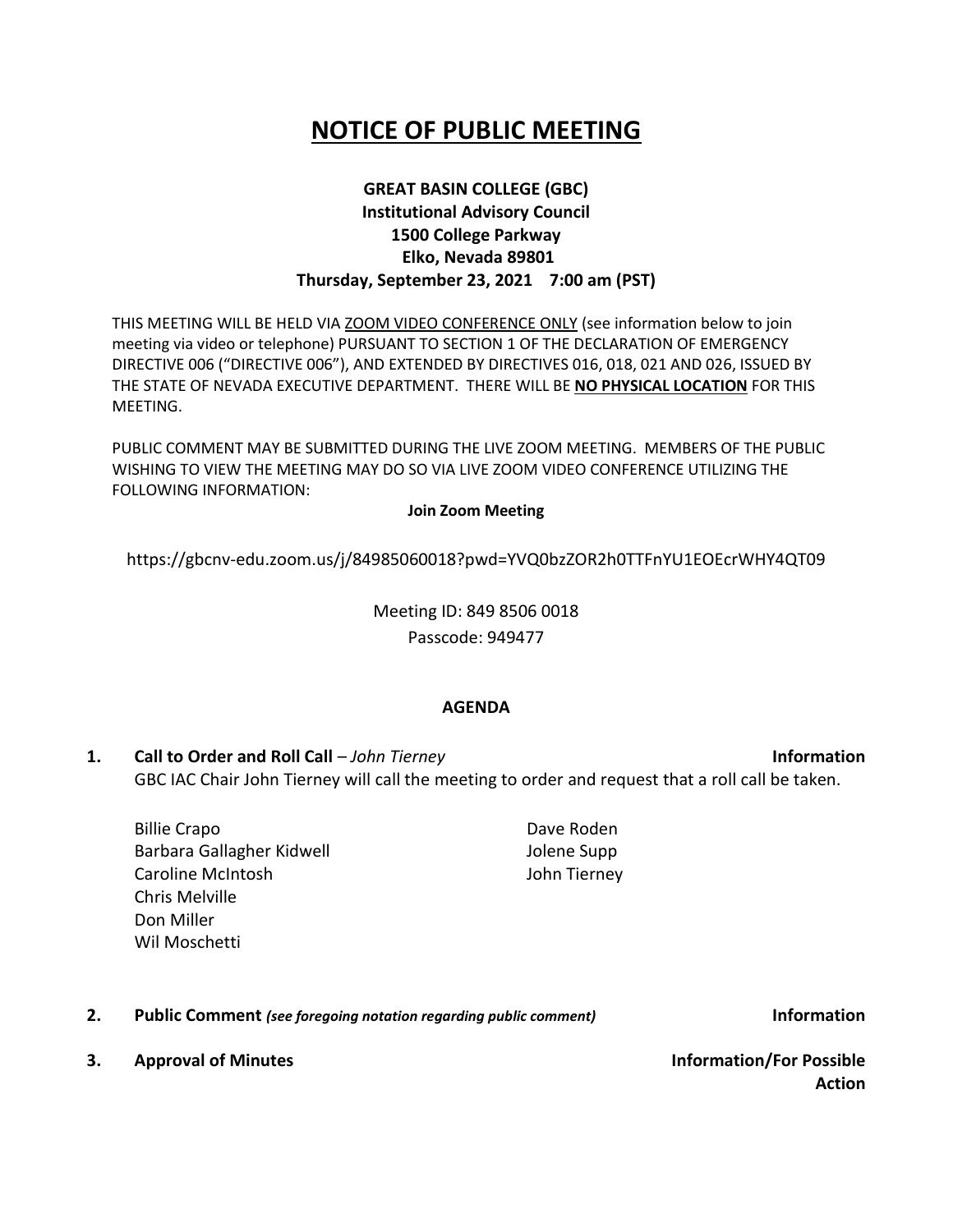GBC Institutional Advisory Council will review, recommend changes, and/or approve the minutes of the GBC IAC meeting on May 20, 2021.

| 4.  | GBC IAC Chair Report - John Tierney                                                                                                                                                                          | <b>Information/For Possible</b><br><b>Action</b> |
|-----|--------------------------------------------------------------------------------------------------------------------------------------------------------------------------------------------------------------|--------------------------------------------------|
|     | A. Election of Officers (NSHE Procedures and Guidelines<br>Manual, Chapter 15,<br>Section 1, Part d)                                                                                                         |                                                  |
|     | B. Review and Approve Meeting Schedule for 2021-2022<br>September 23, 2021 at 7:00 am<br>November 18, 2021 at 7:00 am<br>January 20, 2022 at 7:00 am<br>March 17, 2022 at 7:00 am<br>May 19, 2022 at 7:00 am |                                                  |
|     | C. Discussion of GBC IAC Membership (NSHE Procedures and<br>Guidelines Manual, Chapter 15,<br>Section 1, Part c)                                                                                             |                                                  |
|     | D. New Teacher Conference Update                                                                                                                                                                             |                                                  |
| 5.  | <b>IAC Member Reports</b><br>GBC IAC members will report on community needs.                                                                                                                                 |                                                  |
| 6.  | President's Report - Joyce Helens<br>A. Discussion of Dual Enrollment<br>B. GBC's Future                                                                                                                     | <b>Information</b>                               |
| 7.  | Vice President for Student & Academic Affairs Report - Jake Rivera                                                                                                                                           | <b>Information</b>                               |
| 8.  | Vice Chancellor for Student & Academic Affairs Report - Crystal Abba                                                                                                                                         | <b>Information</b>                               |
|     | Vice Chancellor for Student & Academic Affairs will give a verbal<br>report on important issues.                                                                                                             |                                                  |
| 9   | <b>Superintendents' Report</b>                                                                                                                                                                               | <b>Information</b>                               |
|     | Area superintendents present will be given an opportunity to report<br>from their areas.                                                                                                                     |                                                  |
| 10. | <b>New Business</b>                                                                                                                                                                                          | <b>Information</b>                               |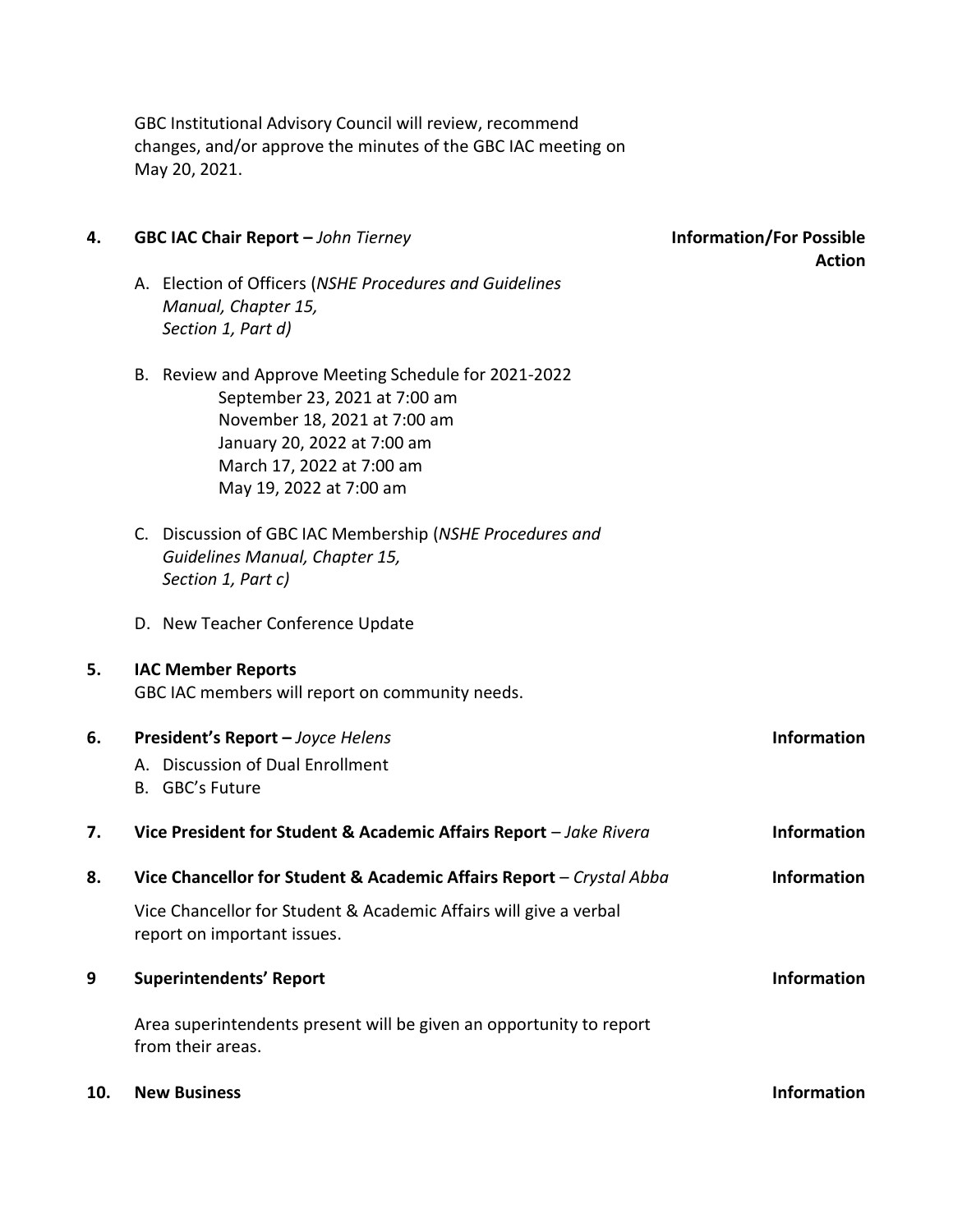Items for consideration at future meetings may be suggested. Any discussion of an item under "New Business" is limited to description and clarification of the subject matter of the item, which may include the reasons for the request.

#### **11. Public Comment** *(see foregoing notation regarding public comment)* **Information**

## **12.** Adjourn **Information**

**This notice and agenda has been posted at or before 9:00 a.m. on September 20, 2021, three business days before the meeting, in accordance with NRS 241.020, at the meeting location and at the following public locations:**

- GBC's IAC website (http://www.gbcnv.edu/administration/advisory.html)
- The Nevada Public Notice website pursuant to NRS 232.2175 [\(http://notice.nv.gov/\)](http://notice.nv.gov/)

### **IMPORTANT INFORMATION ABOUT THE AGENDA AND PUBLIC MEETING**

**NOTE:** Above is an agenda of all items scheduled to be considered. Notification is hereby provided that items on the agenda may be taken out of order and presented, two or more agenda items may be combined for consideration, and an agenda item may be removed from the agenda or discussion relating to an item on the agenda may be delayed at any time.

Some agenda items are noted as having accompanying reference material. Reference material may be accessed on the electronic version of the agenda by clicking the reference link associated with a particular item. The agenda and associated reference material may also be accessed on the Internet by Great Basin College's Institutional Advisory Council's webpage at: [http://www.gbcnv.edu/administration/advisory.html.](http://www.gbcnv.edu/administration/advisory.html)

**PUBLIC COMMENTS:** Public comment will be taken during this agenda item. No action may be taken on a matter raised under this item until the matter is included on an agenda as an item on which action may be taken. Comments will be limited to two minutes per person. Persons making comment will be asked to begin by stating their name for the record and to spell their last name. The Council Chair may elect to allow additional public comment on a specific agenda item when that agenda item is being considered.

In accordance with Attorney General File No. 00-047 (April 27, 2001), as restated in the Attorney General's Open Meeting law Manual, the Council Chair may prohibit comment if the content of that comment is a topic that is not relevant to, or within the authority of, the GBC Institutional Advisory Council, or if the content is willfully disruptive of the meeting by being irrelevant, repetitious, slanderous, offensive, inflammatory, irrational or amounting to personal attacks or interfering with the rights of other speakers.

Pursuant to Section 5 of Directive 006, and extended by Directives 016, 018, 021 and 026, the requirement contained in NRS 241.020(3)(c) that physical locations be available for the public to receive supporting material for public meetings has been suspended. Pursuant to Section 6 of Directive 006, and extended by Directives 016, 018, 021 and 026, copies of the reference material and any additional support materials that are submitted to the President's Office and then distributed to the members of the Institutional Advisory Council after the posting of this agenda but before the meeting, will be made available upon request by calling Mardell Dorsa at (775) 327-2108.